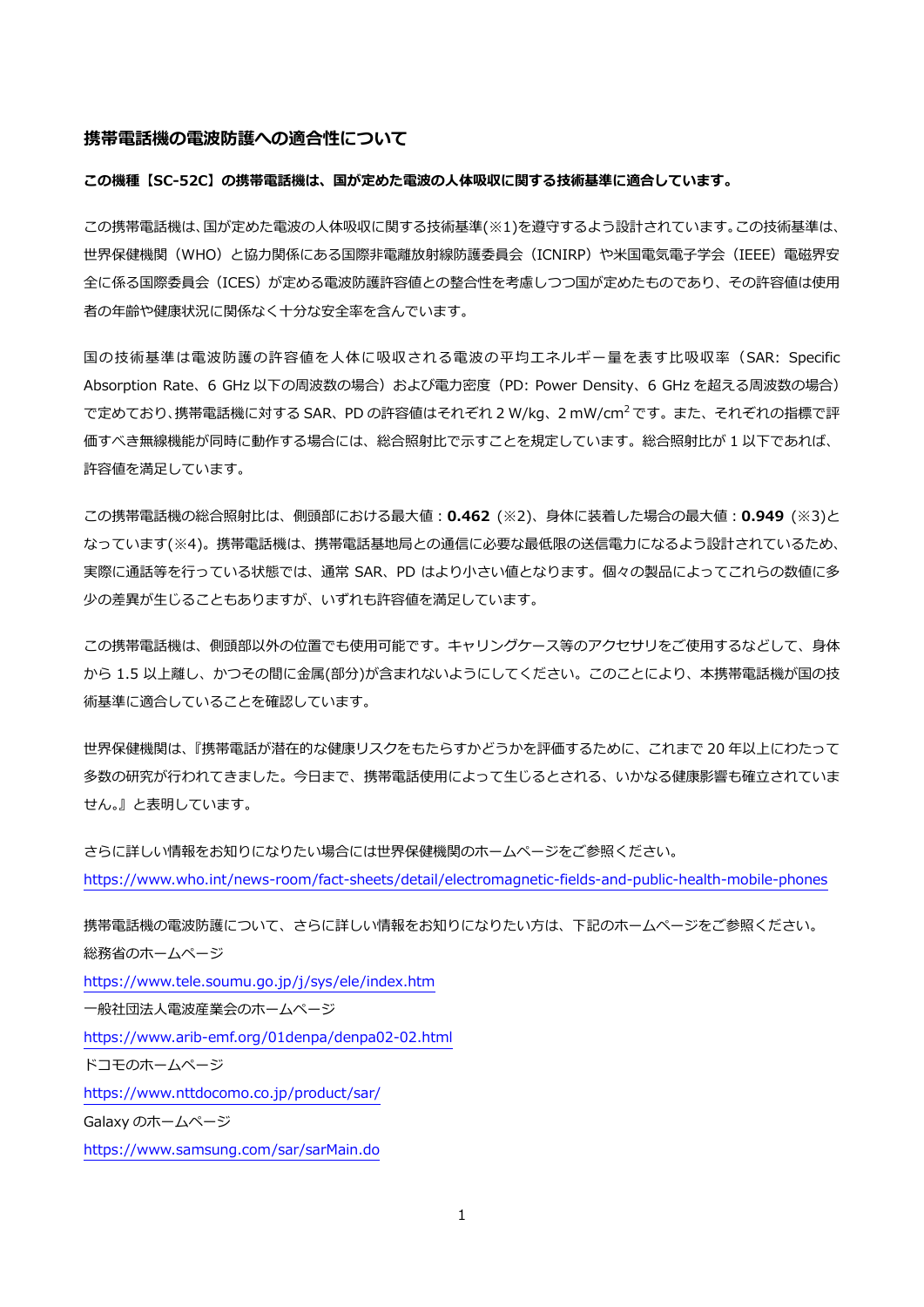※1 技術基準については、電波法関連省令(無線設備規則第 14 条の 2)で規定されています。

※2 5G/LTE と同時に使用可能な無線機能を含みます。

※3 5G/LTE と同時に使用可能な無線機能を含みます。

※4 この携帯電話機の総合照射比を算出するために使用した値は、側頭部:SAR 0.372 W/kg、PD 0.552 mW/cm<sup>2</sup>、 身体装着時:SAR 0.574 W/kg、PD 1.323 mW/cm<sup>2</sup> です。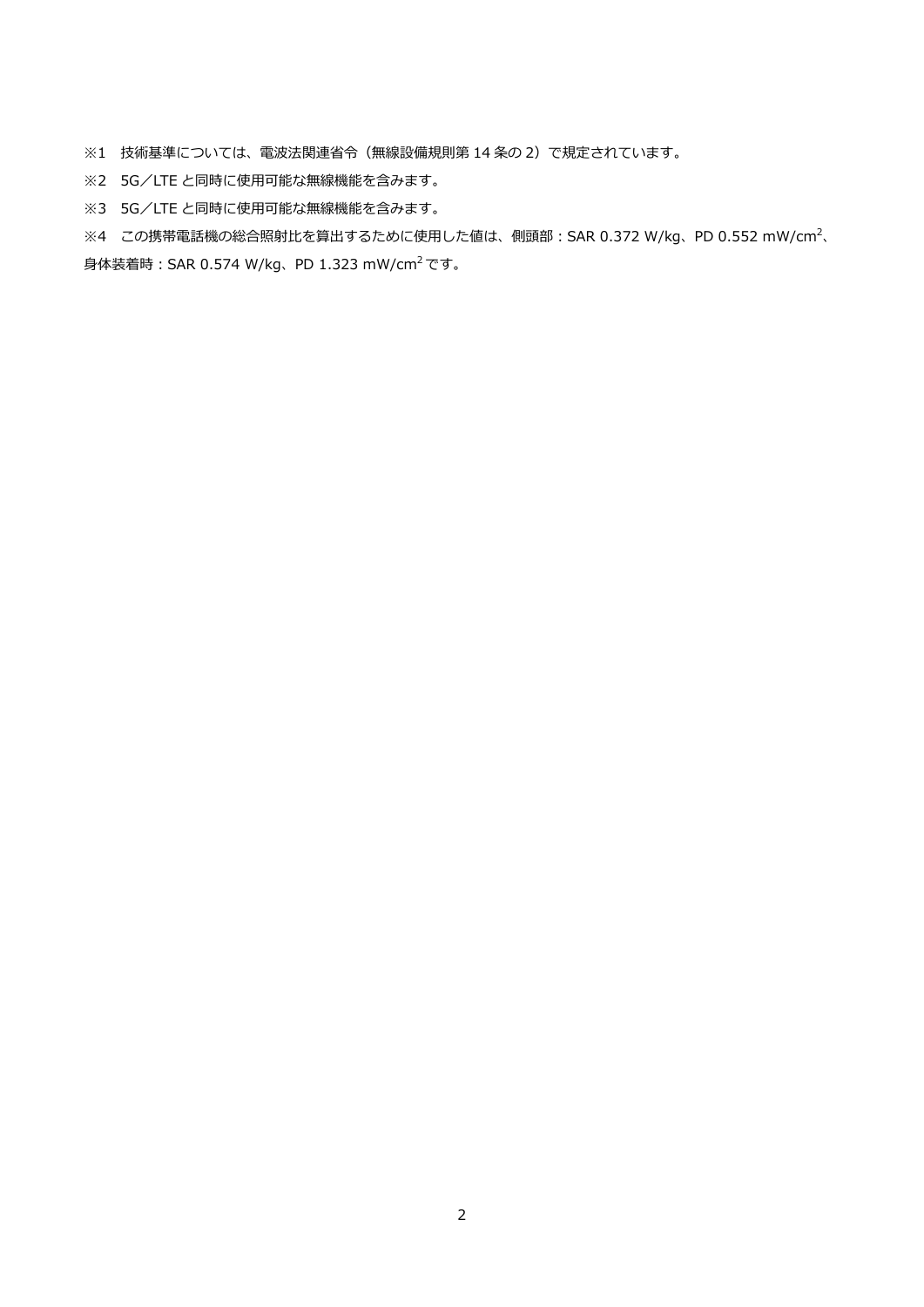## **Compliance Information on Human Exposure to Radio Waves of Mobile Phones**

# **This model [SC-52C] mobile phone complies with the Japanese technical regulations regarding human exposure to radio waves.**

This mobile phone was designed in observance of the Japanese technical regulations regarding human exposure to radio waves (\*1). These technical regulations are consistent with the limits of human exposure to radio waves established by the International Commission on Non-Ionizing Radiation Protection (ICNIRP), which is in collaboration with the World Health Organization (WHO), and the International Committee on Electromagnetic Safety (ICES) in the IEEE. The permissible limits include substantial safety margins designed to assure the safety of all persons, regardless of age and health conditions.

The technical regulations set out the limits of exposure to radio waves as the SAR (Specific Absorption Rate, for up to 6 GHz) and the PD (Power Density, for above 6 GHz), and the limits for the SAR and the PD for mobile phones are 2 W/kg and 2 mW/cm<sup>2</sup>, respectively. If mobile phone supports simultaneous transmission of the frequency bands which should be evaluated in the SAR and PD, the technical regulations require that the Total Exposure Ratio (TER) should be used to indicate its compliance. The TER of less than or equal to 1 indicates the mobile phone satisfies the limits.

The TER for this mobile phone when tested for use near the head is **0.462** (\*2), and that when worn on the body is **0.949** (\*3) (\*4). There may be slight differences of the SAR and PD values in individual product, but they all satisfy the limits. The actual values of SAR and PD of this mobile phone while operating can be well below the indicated above. This is due to automatic changes in the power level of the device to ensure it only uses the minimum power required to access the network.

This mobile phone can be used in positions other than against your head. By using accessories such as a belt clip holster that maintains a 1.5 cm separation with no metal (parts) between it and the body, this mobile phone is certified the compliance with the Japanese technical regulations.

The World Health Organization has stated that "a large number of studies have been performed over the last two decades to assess whether mobile phones pose a potential health risk. To date, no adverse health effects have been established as being caused by mobile phone use."

Please refer to the WHO website if you would like more detailed information. <https://www.who.int/peh-emf/publications/factsheets/en/>

Please refer to the websites listed below if you would like more detailed information regarding protection against human exposure to radio waves.

Ministry of Internal Affairs and Communications Website:

<https://www.tele.soumu.go.jp/e/sys/ele/index.htm>

Association of Radio Industries and Businesses Website: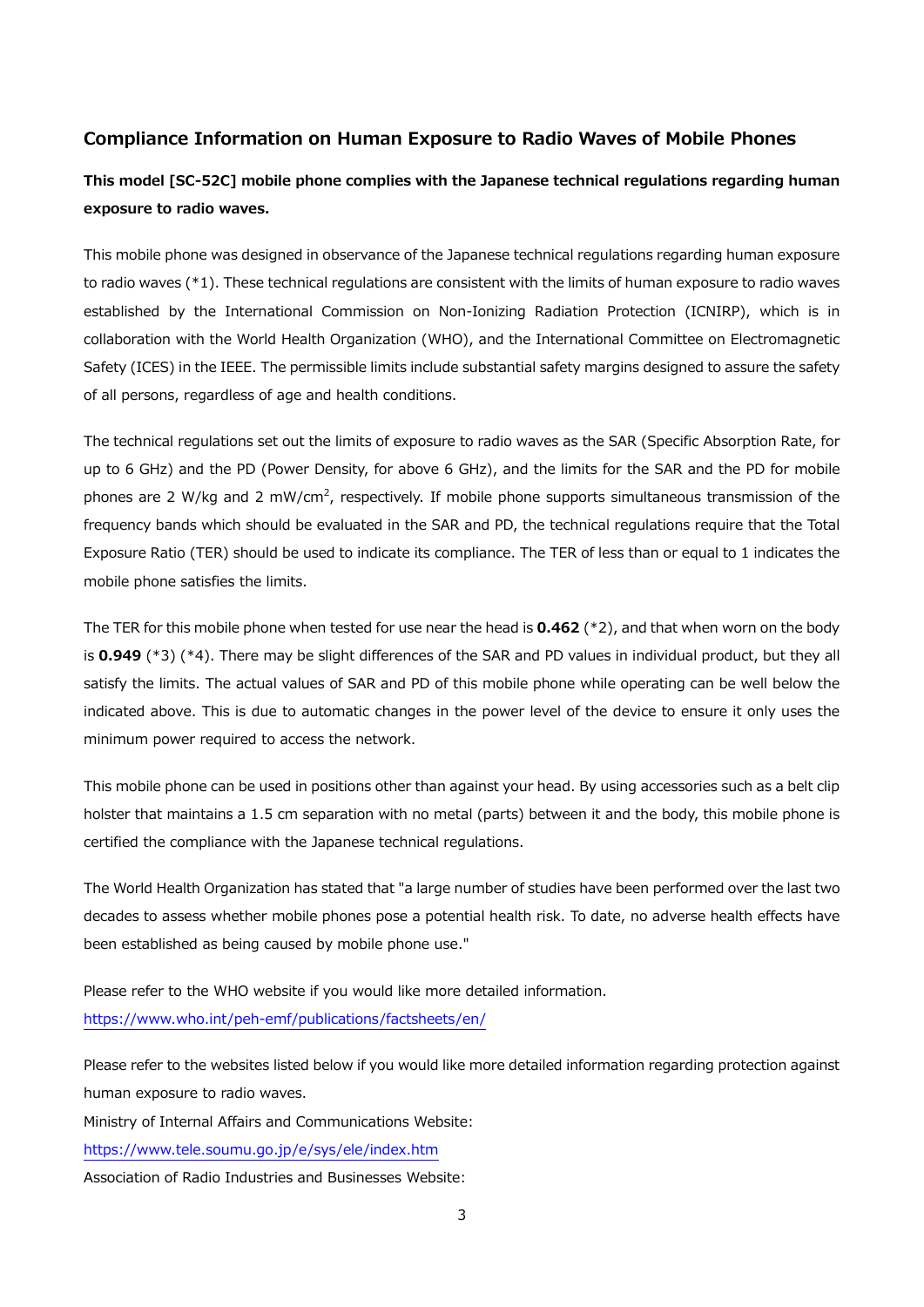<https://www.arib-emf.org/01denpa/denpa02-02.html> (in Japanese only)

NTT DOCOMO, INC. Website:

<https://www.nttdocomo.co.jp/english/product/sar/>

Galaxy Website:

<https://www.samsung.com/sar/sarMain.do> (in Japanese only)

\*1 The technical regulations are provided in Article 14-2 of Radio Equipment Regulations, a Ministerial Ordinance of the Radio Act.

\*2 Including other radio systems that can be simultaneously used with 5G/LTE.

\*3 Including other radio systems that can be simultaneously used with 5G/LTE.

\*4 The SAR and PD values used for obtaining TER for this mobile phone are: SAR of 0.372 W/kg and PD of 0.552 mW/cm<sup>2</sup> for use near the head, and SAR of 0.574 W/kg and PD of 1.323 mW/cm<sup>2</sup> when worn on the body.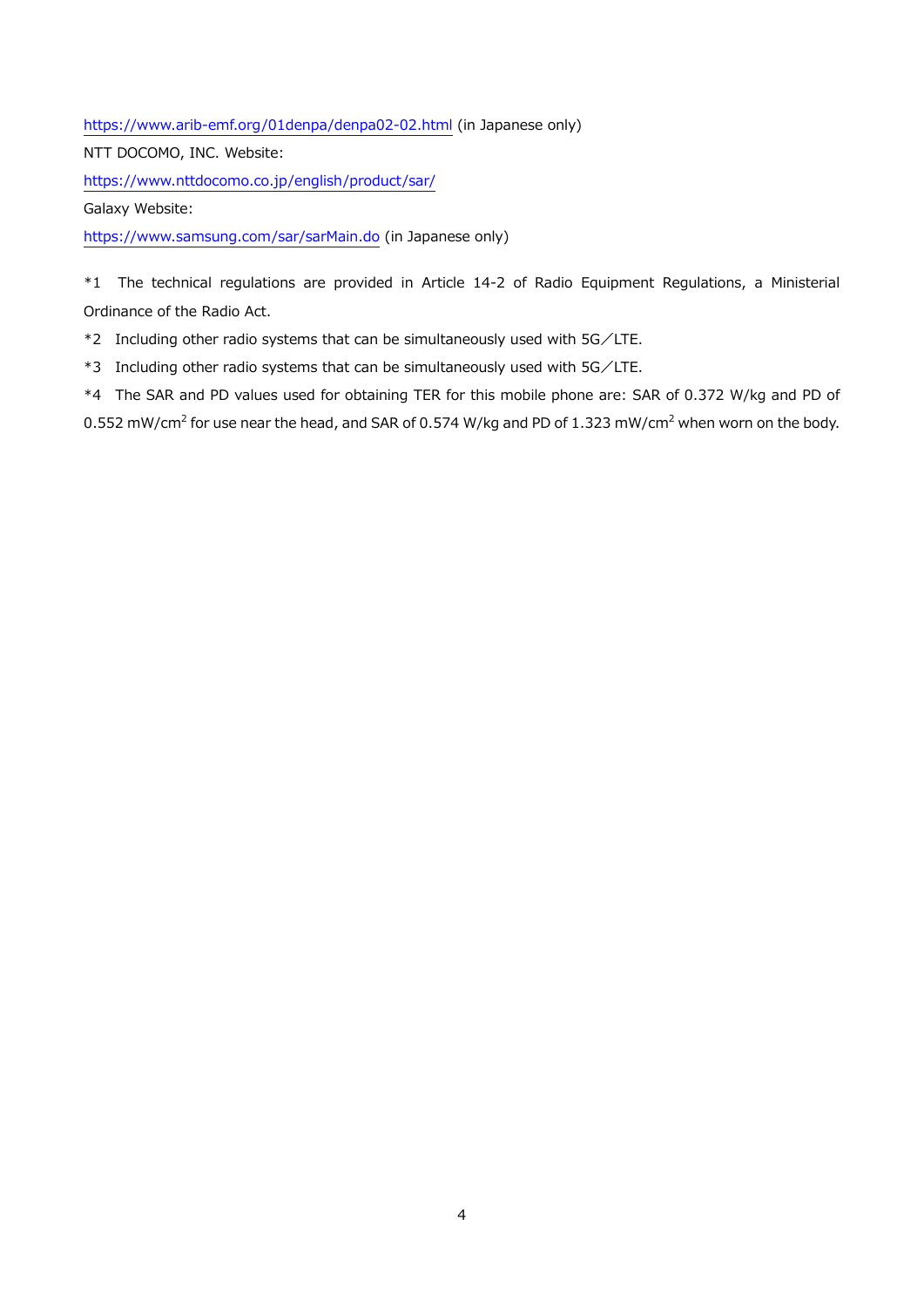### **FCC RF exposure information**

Your mobile device is a radio transmitter and receiver. It is designed not to exceed the limits for exposure to radio waves (radio frequency electromagnetic fields) adopted by the Federal Communications Commission (FCC). These limits include a substantial safety margin designed to assure the safety of all persons, regardless of age and health.

The radio wave exposure guidelines use a unit of measurement known as the Specific Absorption Rate, or SAR. The SAR limit for mobile devices is 1.6 W/kg. Tests for SAR are conducted using standard operating positions with the device transmitting at its highest certified power level in all tested frequency bands. The highest SAR values under the FCC guidelines for this device model are:

#### Head : **0.33 W/kg**

#### Body-worn accessory : **0.67 W/Kg**

During use, the actual SAR values for this device are usually well below the values stated above. This is because, for purposes of system efficiency and to minimize interference on the network, the operating power of your mobile device is automatically decreased when full power is not needed for the call. The lower the power output of the device, the lower its SAR value. Body-worn SAR testing has been carried out at a separation distance of 1.5 cm. To meet RF exposure guidelines during body-worn operation, the device should be positioned at least this distance away from the body.

Organizations such as the World Health Organization and the US Food and Drug Administration have suggested that if people are concerned and want to reduce their exposure, they could use a hands-free accessory to keep the wireless device away from the head and body during use, or reduce the amount of time spent using the device.

Note: The maximum SAR value listed above is the value recorded for the latest version of this handset. Earlier versions may have different measured SAR values, which are detailed in the User Manuals that accompany those handsets.

#### **Body-worn operation**

For body worn operation, this phone has been tested and meets the FCC RF exposure guidelines. Please use an accessory designated for this product or an accessory which contains no metal and which positions the handset a minimum of 1.5 cm from the body. The use of accessories that do not satisfy these requirements may not comply with FCC RF exposure requirements, and should be avoided. The FCC has granted an Equipment Authorization for this model handset with all reported SAR levels evaluated as in compliance with the FCC RF emission guidelines. SAR information on this model handset is on file with the FCC and can be found under the Display Grant section of https://www.fcc.gov/oet/ea/fccid after searching on FCC ID **A3LSMS908JPN**. Additional information on Specific Absorption Rates (SAR) can be found on the Cellular Telecommunications & Internet Association (CTIA) Website at https://www.ctia.org/.

5